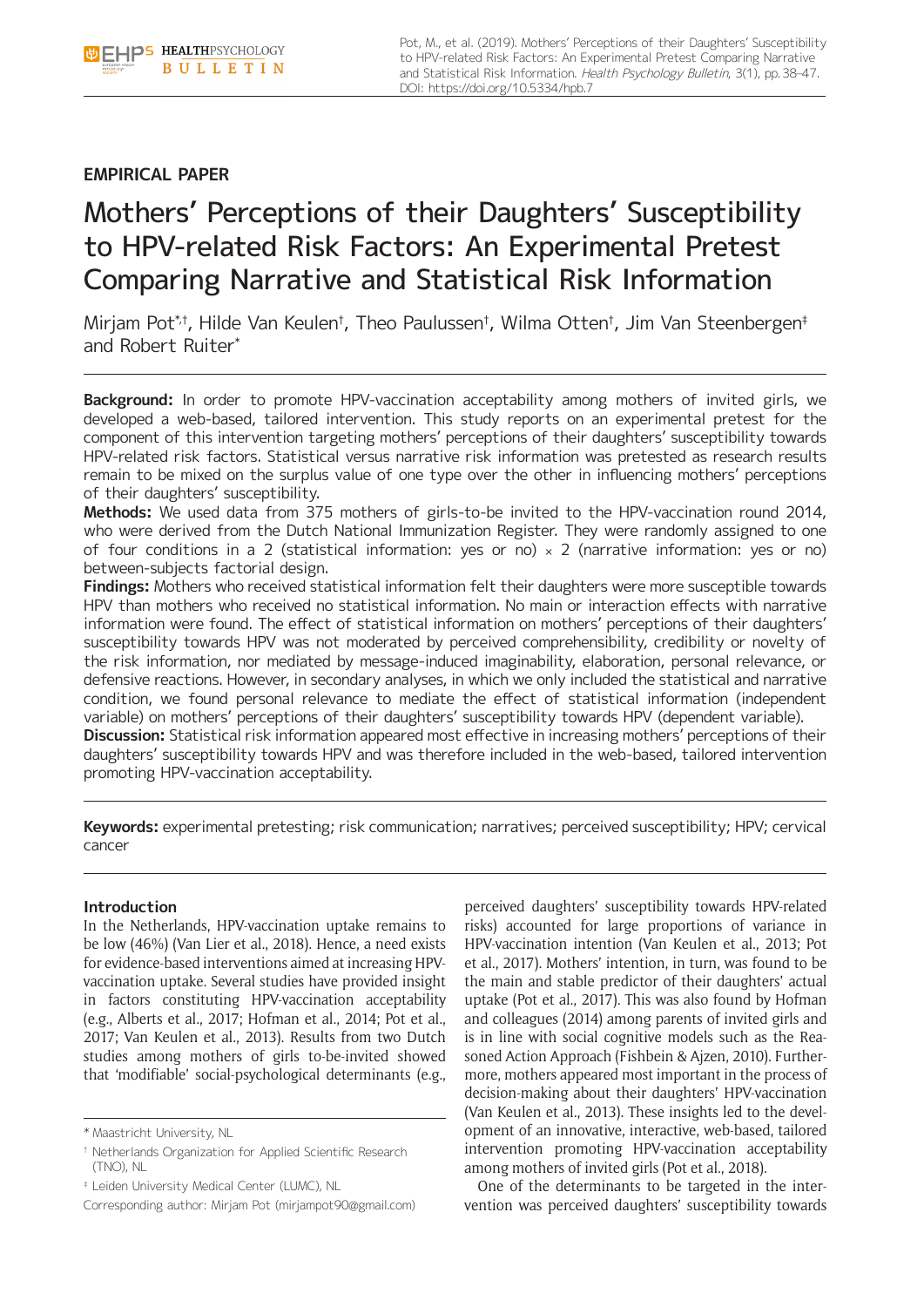HPV-related risks because this appeared an important determinant of mothers' HPV-vaccination intention (Van Keulen et al., 2017; Pot et al., 2017). Besides, perceived susceptibility has been shown to be an important factor of preventive behavior according to health theory (e.g., the Health Belief Model; e.g., Schwarzer, 2001) and research (e.g., Brewer & Fazekas, 2007; Brewer et al., 2007). However, research findings are mixed about the surplus value of either using statistical or narrative risk information in affecting perceived susceptibility (for a review, see Winterbottom et al., 2008).

Therefore, this study is about an online experimental pretest of the effects of statistical versus narrative risk information on mothers' perceptions of their daughters' susceptibility towards HPV-related risks. Experimental pretesting enables researchers to draw reliable conclusions about the feasibility and effectiveness of developed materials in influencing predetermined objectives (Whittingham et al., 2008a; Whittingham et al., 2008b). Hence, this experimental pretest enables (a) drawing a reliable conclusion about which type of risk information is preferred when promoting mothers' perceived daughters' susceptibility towards HPV-related risks, and (b) making an evidence-based decision on which type of risk information to include in the intervention promoting HPV-vaccination acceptability.

### **Statistical versus Narrative Risk Information**

Statistical risk information includes abstracts of numerical data and factual assertions (e.g., prevalence rates) about the probability of contracting a certain health-related outcome (De Wit et al., 2008). It is assumed that confrontation with the likelihood of contracting a risk, people are willing to take preventive actions. For instance, Cox and colleagues (2010) found that parents who received statistical information reported significantly stronger intentions to have their daughter vaccinated against HPV compared to parents who did not receive statistical information. However, there is also evidence for the impact of narratives. A narrative consists of a personal experience of an event, such as somebody getting a disease (Hinyard & Kreuter, 2007). Narratives are suggested to trigger the simulation heuristic (Kahnemann & Tyversky, 1982). According to this heuristic, the perceived likelihood of an event is based on the ease to picture the event mentally (Gregory, Cialdini, & Carpenter, 1982; Kahnemann & Tyversky, 1982). Narratives are suggested to increase this ease and, therefore, are likely to increase likelihood estimates (Tversky & Kahneman, 1974). De Wit and colleagues (2008) showed that among men who have sex with men, narrative risk information resulted in higher intentions to get the HBV-vaccination than information that only mentioned an increased risk of infection. Finally, Hopfer (2012) found that when college women were exposed to a hybrid message (i.e., a message containing *both* statistical and narrative information), their HPV-vaccination uptake was nearly double compared to when exposed to non-narrative controls (i.e., messages lacking personal decision narratives); 22% versus 12%, respectively. Nan

and colleagues (2015) found that undergraduate students perceived their susceptibility towards HPV to be higher after reading a hybrid message compared to narrativeonly and statistics-only messages.

Despite the lack of consensus about the surplus value of statistical versus narrative risk communication, research has pointed at conditions for effectiveness (e.g., Breakwell, 2000; Priester & Petty, 2003). Eagly and Chaiken (1993) pointed at factors moderating or mediating the effectiveness of persuasive (risk) communication. Higher *comprehensibility* (Eagly & Chaiken, 1993, p. 263) and *credibility* (Eagly & Chaiken, 1993, p. 352) of the message are suggested to improve message effects. In addition, information that is perceived as more *novel*, is suggested to increase the likelihood of attitude change (Wyer, 1974, p. 223). Therefore, we explore whether the effectiveness of type of risk communication is moderated by comprehensibility, credibility, and novelty of the message. In other words, we explore whether the effects of risk information depend on the information being believed as more or less comprehensible, credible, and/or novel.

Besides, factors constituting information processing can mediate the effects of risk communication, which is imaginability, elaboration, relevance, and defensive reactions. For instance, Janssen, Van Osch, De Vries, and Lechner (2013) reported that sunbed users who were exposed to narrative information could better imagine themselves contracting skin cancer. Models of attitude change, such as the Elaboration Likelihood Model (Petty & Cacioppo, 1986), state that message *relevance* increases active processing of information, which enhances message effects. However, a growing body of literature also suggests that messages about health risks may evoke *defensive reactions* such as message derogation (i.e., denying the relevance of the message or preventing it from reaching consciousness), denial of one's susceptibility (i.e., defensive avoidance), and/or perceived manipulation (Van't Riet & Ruiter, 2013; Block & Wiliams, 2002; Liberman & Chaiken, 1992; Ruiter, Verplanken, de Cremer, & Kok, 2004). Defensive reactions reduce message effects because it distracts the recipient's attention to the message (cf. Kessels, Harris, Ruiter, & Klein, 2016). Therefore, the present study also explores whether the effects of risk information are mediated by imaginability, elaboration, relevance, and defensive reactions. In other words, we explore whether the effects of risk information can be explained by how mothers processed the information (e.g., by being perceived as more imaginable). See **Figure 1** for an overview of the theoretical framework.

To summarize, this study is an online experimental pretest of materials developed for an intervention promoting HPV-vaccination acceptability targeting mothers of invited girls. Specifically, we aim to assess the effectiveness of statistical versus narrative risk information in influencing perceived daughters' susceptibility towards HPV and cervical cancer. To our knowledge, the effects of risk information on the latter remain to be unexplored. Another novel aspect of this study is that it explores underlying conditions and mechanisms.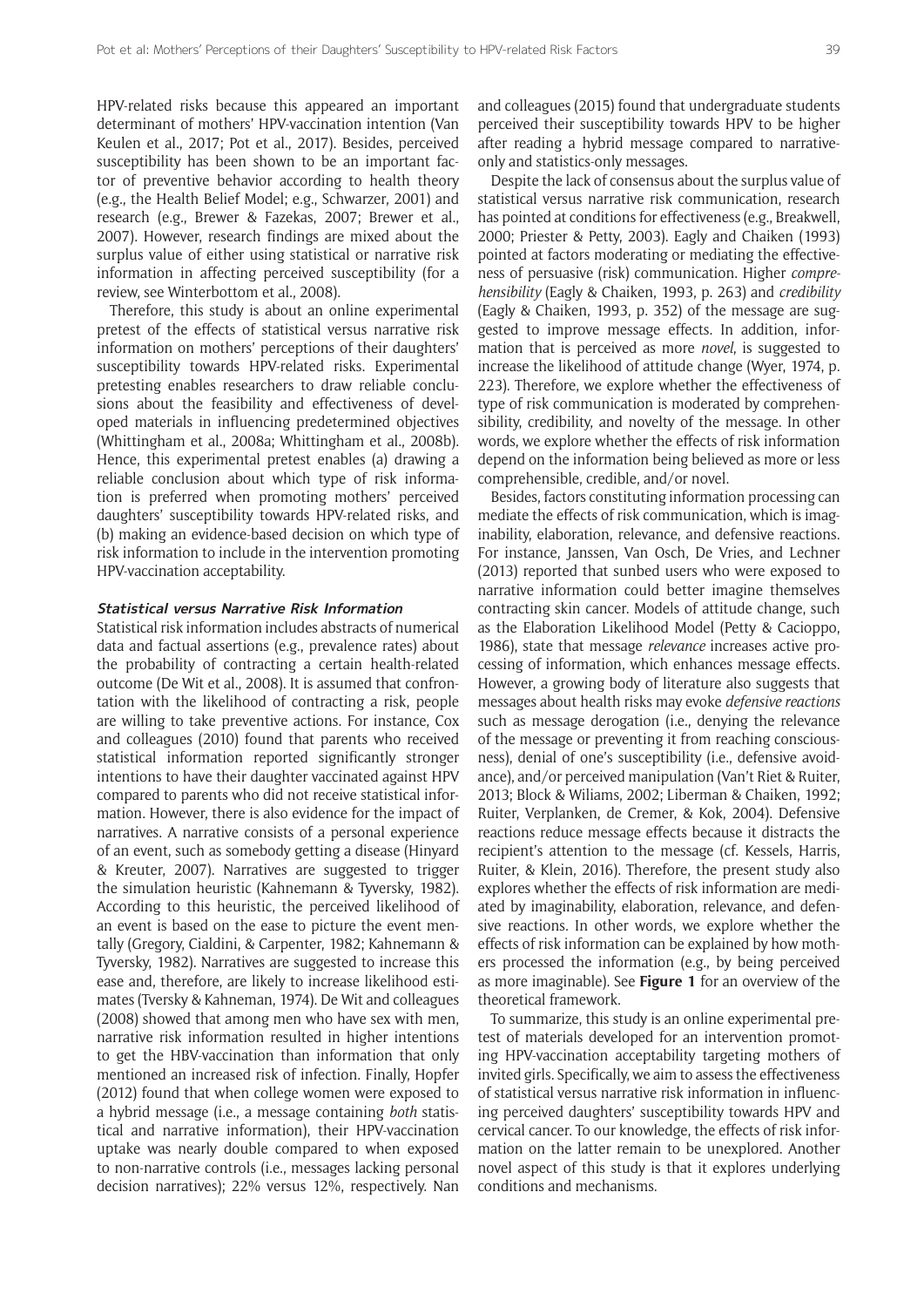

**Figure 1:** A schematic overview of the theoretical framework of perceived susceptibility in which the direct **(a)**, moderation **(b)** and mediation effects are depicted **(c)**.

*Notes*: The focus of this study can be found within the bold square (direct effects; a); variables within this study:  $X =$  predictor variable;  $Y =$  outcome variable;  $Z =$  moderator;  $M =$  mediator.

# **Methods**

# **Recruitment**

Participants were recruited by postal mail via Praeventis, the Dutch vaccination register. Praeventis has the name, sex, address and birth date of all Dutch children up until 18 years old. A computer program was used to draw a random sample of mothers of girls born in 2001 from Praeventis (i.e., girls to-be-invited for the HPV-vaccination round of 2014).

### **Design**

Mothers were randomly assigned by the computer to one of four conditions in a 2 (statistical information: yes vs no)  $\times$  2 (narrative information: yes vs no) between-subjects factorial design.

### **Procedure**

An invitational letter was sent to selected participants' home addresses. This included information about the study, contact details of the researchers, a link to the website, and a personal entrance code. As a reimbursement, a subscription to a magazine was raffled among eligible participants. When participants logged in to the experiment, they were first informed about the study purpose, followed by instructions for completing the

experiment. After having provided informed consent, participants were assigned to one of four conditions. All participants received general information about HPV, cervical cancer, and the HPV-vaccination. Next, mothers in the experimental conditions additionally received risk information (See 'manipulations'). After this, participants proceeded with self-report questionnaires that accounted for the dependent variables, proposed mediators and moderators, and socio-demographics. Finally, mothers were debriefed and thanked for their participation. On average, mothers needed 15 minutes to complete the experiment.

# **Required Sample Size**

Based on the literature (e.g., Mevissen et al., 2009; De Wit et al., 2008), we expected a medium effect size on primary outcomes ( $η2 = .06$ ; Cohen, 1988). In our design with 2 means per factor, this effect size value corresponds to a d-value of 0.50, and an f-value of 0.25. Power analysis showed that a minimal sample size of 32 participants per condition was needed (with power  $= 0.80$ , and two-sided = 0.05; Hintze, 2004). We took into account an attrition rate of 30% and a response rate of 5%, based on previous experiences (Van Keulen et al., 2013). Consequently, 3,680 mothers were invited.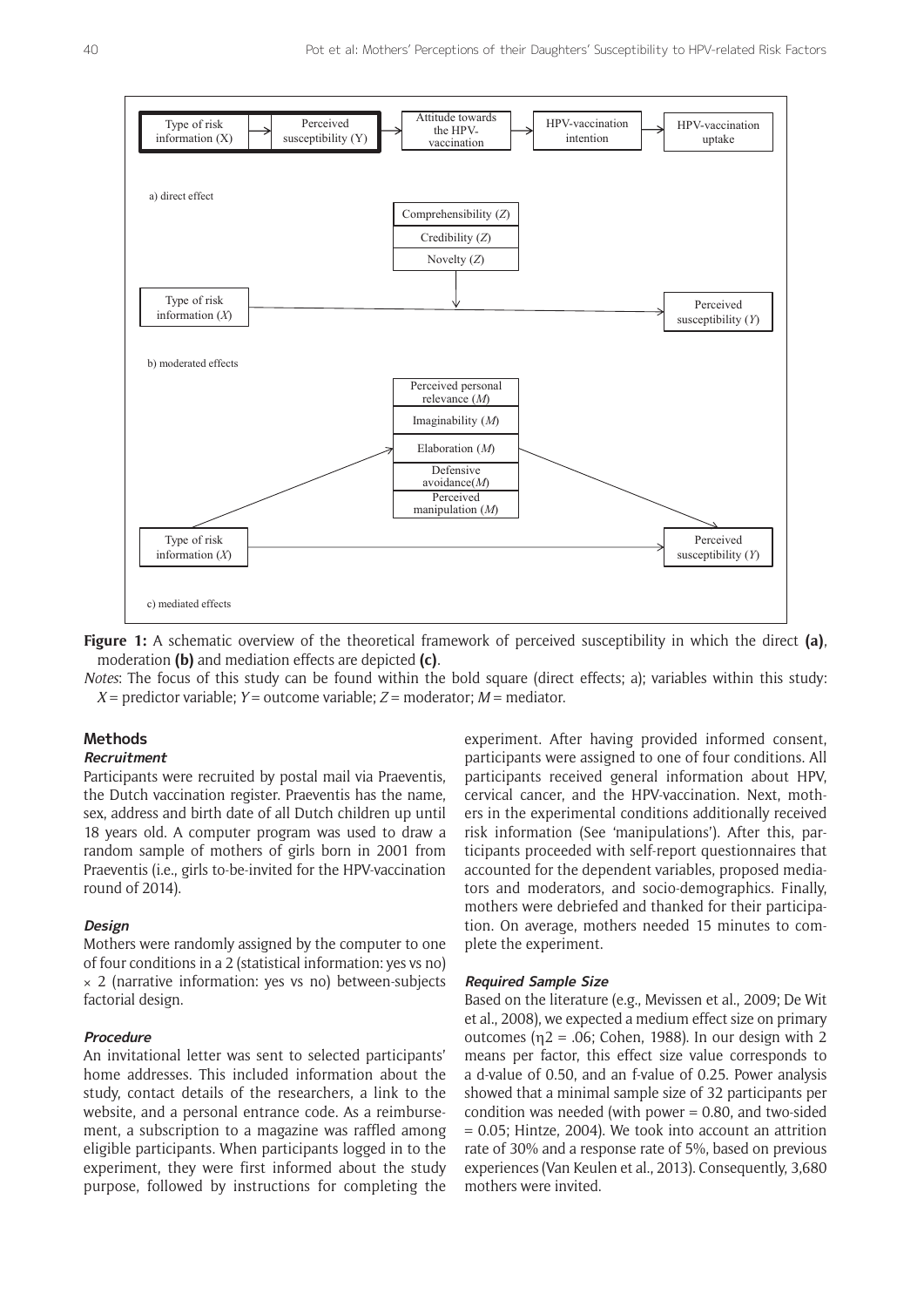#### **Data Collection Period**

The experimental pretest was conducted between September and October 2013.

#### **Operationalisations**

# **Measurements**

Socio-demographics included participants' age, gender, educational level, country of birth, and religion. Level of education accounted for mothers' highest level of education they had completed. This was classified as low (less than secondary or vocational education), intermediate (secondary through pre-university education), or high (professional or university education) (Van Keulen et al., 2013). Mothers were asked about their religious conviction (Protestant, Roman Catholic, Muslim, Jewish, Buddhist, Hindu, other, or no religion) (Van Keulen et al., 2013). Research has shown that more Dutch Protestants refrain from vaccination compared to the other (non) religious groups (Van Keulen et al., 2013). This was confirmed in our sample, hence religion was dichotomized into 'Protestant' versus 'not Protestant'. Country of birth was dichotomized into 'Netherlands' versus 'other' as in our sample only 6% participants were born in a country other than the Netherlands.

Criteria for effectiveness. The outcome criteria were mothers' perceived daughters' susceptibility and mothers' HPV-vaccination intention. Mothers' perceived daughters' susceptibility towards HPV and towards cervical cancer was measured by 7-point scaled item, each: 'Without the HPV-vaccination, the chances of my daughter for getting infected with HPV (getting cervical cancer) are ...  $(1 = \text{very}$ small; to  $7 = \text{very big}$  (Pot et al., 2017; Van Keulen et al., 2013). HPV-vaccination intention was measured as a composite of two items: 'Are you planning to have your daughter vaccinated against HPV?' and 'What are the chances that you will get your daughter vaccinated against HPV?' (Pot et al., 2017; Van Keulen et al., 2013). Responses were given on a 7-point scale ranging from (1) certainly not/very small/to (7) certainly/very big (Pearson's  $r = .95$ ).

Items measuring the moderating and mediating factors (except for 'defensive avoidance, see below) referred to the specific type(s) of information the mothers had received (i.e., general and/or statistical and/or narrative risk information). Thus, mothers evaluated each specific type of information separately. For mothers in the experimental conditions, a mean score per moderating and mediating factor had to be calculated. This means that, for instance, credibility for mothers in the statistical information condition represents the mean score of perceived credibility of the general and the statistical information.

Moderating factors. Comprehensibility was assessed by a composite of three items accounting for the extent to which mothers understood the information, and whether they considered the text to be clear and readable (Mevissen et al., 2009). Responses were given on a seven-point scale ranging from (1) not at all understandable/very unclear/very readable to (7) fully understandable/very clear/very readable (Cronbach's alpha = .87). Credibility was measured with the single-item: 'To what extent do you believe the content of the text is credible?'

 $(1 = \text{very} \text{ incredible}; \text{to } 7 = \text{very} \text{ credible})$  (Mevissen et al., 2009). Novelty was measured with a single-item: 'To what extent does the text contain new information for you?'  $(1 =$  much new information; to  $7 =$  much known information) (Mevissen et al., 2009).

Mediating factors. Imaginability was measured with one item for HPV and one item for cervical cancer: 'Because of the text, I could imagine my daughter getting HPV/cervical cancer'  $(1 =$  totally disagree; to  $7 =$  totally agree) (Broemer, 2004; Janssen et al., 2013; Mevissen et al., 2010). Elaboration was assessed by a single item 'How well did you read the information?'  $(1 = not care$ fully at all; to 7 = very carefully) (Chaiken, 1980). Personal relevance was measured with the item 'I considered the text to be personally relevant'  $(1 =$  totally disagree; to 7 = totally agree) (Mevissen et al., 2009). Defensive avoidance was accounted for by two 7-point scaled items (one referring to HPV and the other to for cervical cancer): 'I'd rather not think about my daughter getting infected with  $HPV/$ developing cervical cancer'  $(1 =$  totally disagree; to 7 = totally agree) (Van't Riet & Ruiter, 2013). Perceived manipulation of the information was measured by the item 'I considered the text to manipulate my beliefs'  $(1 =$  totally disagree; to  $7 =$  totally agree) (Mevissen et al., 2009; Van't Riet et al., 2010).

#### Manipulations

The text messages were pretested among a sample of mothers ( $N = 10$ ) to assure comprehensibility, and, for the narrative message, to assure that mothers were able to imagine the situation.

*General information* (see Appendix A). All participants received general information about HPV, cervical cancer, and the HPV-vaccination, to ensure their background knowledge was similar.

*Statistical risk information* (see Appendix B). The statistical message was based on data from the Dutch National Institute for Public Health and Environment and data released by the Dutch Health Council (Gezondheidsraad, 2008). It presented factual epidemiological information about the prevalence of HPV and cervical cancer among women and information about the reduction in cervical cancer cases to be expected when all girls would obtain the HPV-vaccination. The latter was based on a study by Cox and colleagues (2010): "when no girl gets the HPVvaccination, 600 women per year will get cervical cancer. However, when all girls get the HPV-vaccination, 300 women per year (half of 600) will be saved from getting cervical cancer".

*Narrative risk information* (see Appendix C). The narrative message was based on a personal story derived from an Internet health forum of a woman who had found out she had cervical cancer, caused years ago by an HPV-infection. It was reported in the first person, because research has shown this to be more effective in influencing perceived susceptibility than the third person (Nan et al., 2015). We changed the name of the woman into 'Anne', because it is relatively common in The Netherlands, and not specific to individuals with certain backgrounds. She was 30 years old, as it typically takes 10–20 years for an HPV-infection to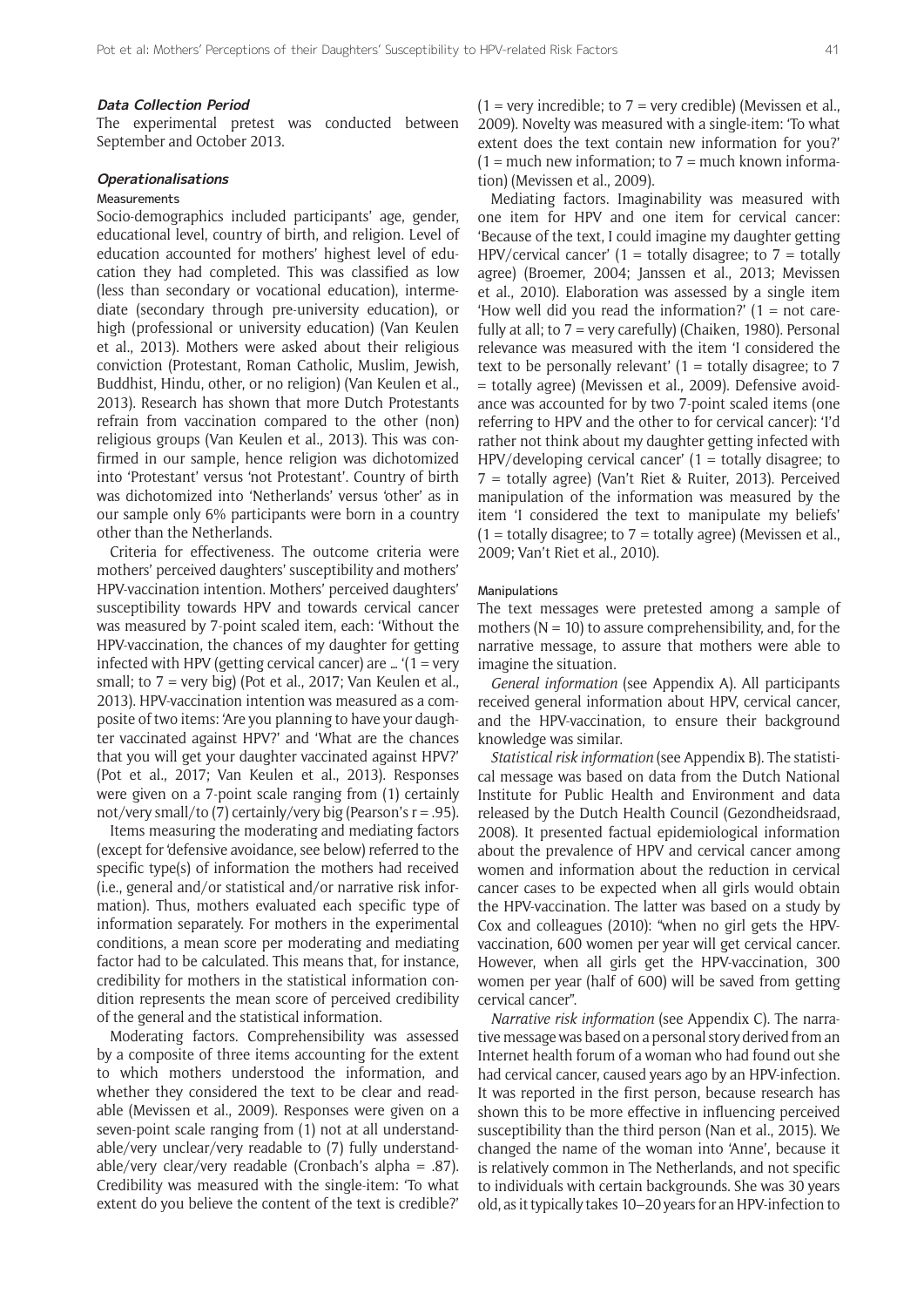develop into cancer (Weinberg, 1999). It was emphasized that she got infected with HPV, despite having had an overall safe sex life (Manhart & Koutsky, 2002; Moscicki, 2005). To ensure mothers that the message concerns their daughters' HPV-vaccination, Anne ended her story by noting: "With the HPV-vaccination that is available now, I sometimes can't help but wonder: 'what if I had gotten myself vaccinated against HPV 18 years ago…'".

The statistical and narrative information were approximately of the same length (i.e., ±300 words).

### **Analysis Plan**

A two-way analysis of variance (ANOVA) was conducted to examine the impact of the different types of risk information on perceived susceptibility and intention. Mediation and moderation analyses were examined using SPSS PROCESS macro (2.12.1 release), a widely used regressionbased approach (Hayes, 2013).

For moderation analysis, the independent variable and the proposed moderator were entered in the model in the first step, followed by the interaction between the independent variable and the moderator in Step 2. The interaction (i.e., moderation) was assumed significant when *p* < .05. For mediation analyses, the PROCESS macro first conducted the following hierarchical regressions: the mediators (M) were regressed onto the independent variable (X) and the dependent variable (Y) was regressed onto both the independent variable and the mediator. We assumed mediation when the following conditions were met: (1) X has an effect on M, (2) M has an effect on Y when controlling for X, and (3) the effect of X on Y becomes significantly smaller or nonsignificant when controlling for M. Then, in order to test the indirect effect for significance, the bootstrapping method was utilized. The indirect effect represents the influence of the mediating variable on the original relation between X and Y. A value of 0 indicates no impact. A bias-corrected 95% bootstrap model with confidence intervals resampled 5,000 times for each analysis was used to judge significance (Shrout & Bolger, 2002); if the bootstrap confidence interval did not include zero, mediation was supported. This method was chosen as it is considered to maximize power and is robust against non-normality (Hayes, 2013).

# **Software**

The power calculation was conducted with PASS software (Hintze, 2004). The online experiment was developed using TailorBuilder © computer software. Main, moderation, and mediation analyses were conducted using SPSS version 22 (IBM Corp., 2013).

#### **Ethics**

This experiment was part of a larger study, for which ethical approval was obtained from the ethical committee of the VU Medical Center in Amsterdam.

# **Results**

#### **Sample Description**

Of the invited individuals ( $n = 3,680$ ), 467 initiated the study (13%). Inclusion criteria were that participants had to (1) provide informed consent online (excluded:  $n = 1$ ), (2) fully complete the questionnaire (excluded:  $n = 72$ ), and (3) be female (excluded:  $n = 19$ ). This resulted in a final sample of 375 (11%) mothers.

The mean age of mothers was 43 years  $(SD = 4.05)$ . Almost all mothers were born in the Netherlands (94%) and almost half of the mothers were high in education (42%). A relatively small percentage was Protestant (16%).

#### **Univariate Analyses**

ANOVA revealed a significant main effect of statistical risk information on mothers' perceived daughters' susceptibility towards HPV (*F*(1, 371) = 7.56, *p* < .01). Mothers who received statistical information perceived their daughters' susceptibility towards HPV to be higher (*M* = 4.11, *SD* = .10) than mothers who did not receive statistical information (*M* = 3.73, *SD* = .09). There was no main effect of narrative risk information on perceived daughters' susceptibility towards HPV  $(F(1, 371) = .00, p = .97)$ , nor was there a significant interaction-effect between statistical and narrative information on perceived daughters' susceptibility towards HPV (*F*(1, 371) = 1.54, *p* = .22). No significant main or interaction effects were found on mothers' perception of their daughters' susceptibility towards cervical cancer (*F*'s < 2.10; *p*'s > .15) or on HPV-vaccination intention (*F*'s < .83; *p*'s > 36). See **Tables 1–3** for the mean scores on the outcomes per condition.

**Table 1:** Mean scores (*SD*) on susceptibility towards HPV  $(1-7; N = 375).$ 

|                          | <b>Statistical risk</b><br>information | No statistical<br>risk information |
|--------------------------|----------------------------------------|------------------------------------|
| Narrative information    | $4.02(1.28)$ <sup>a,b</sup>            | $3.82(1.23)^{a,b}$                 |
| No narrative information | $4.19(1.43)^a$                         | $3.65(1.26)^{b}$                   |

*Notes*: A higher score represents a higher perceived daughters' susceptibility towards HPV. Values with different superscripts differ significantly (*p* < .05).

**Table 2:** Mean scores (*SD*) on susceptibility towards cervical cancer (1–7; *N* = 375).

|                          | <b>Statistical risk</b><br>information | <b>No statistical</b><br>risk information |
|--------------------------|----------------------------------------|-------------------------------------------|
| Narrative information    | 3.65(1.18)                             | 3.81(1.17)                                |
| No narrative information | 3.79(1.31)                             | 3.60(1.08)                                |

*Notes*: A higher score represents a higher perceived daughters' susceptibility towards cervical cancer. Differences between the groups were nonsignificant.

**Table 3:** Mean scores (*SD*) on HPV-vaccination intention  $(1-7; N = 375).$ 

|                          | <b>Statistical risk</b><br>information | No statistical<br>risk information |
|--------------------------|----------------------------------------|------------------------------------|
| Narrative information    | 6.01(1.42)                             | 5.92(1.42)                         |
| No narrative information | 5.76(1.62)                             | 5.88(1.56)                         |

*Notes*: A higher score represents a higher HPV-vaccination intention. Differences between the groups were nonsignificant.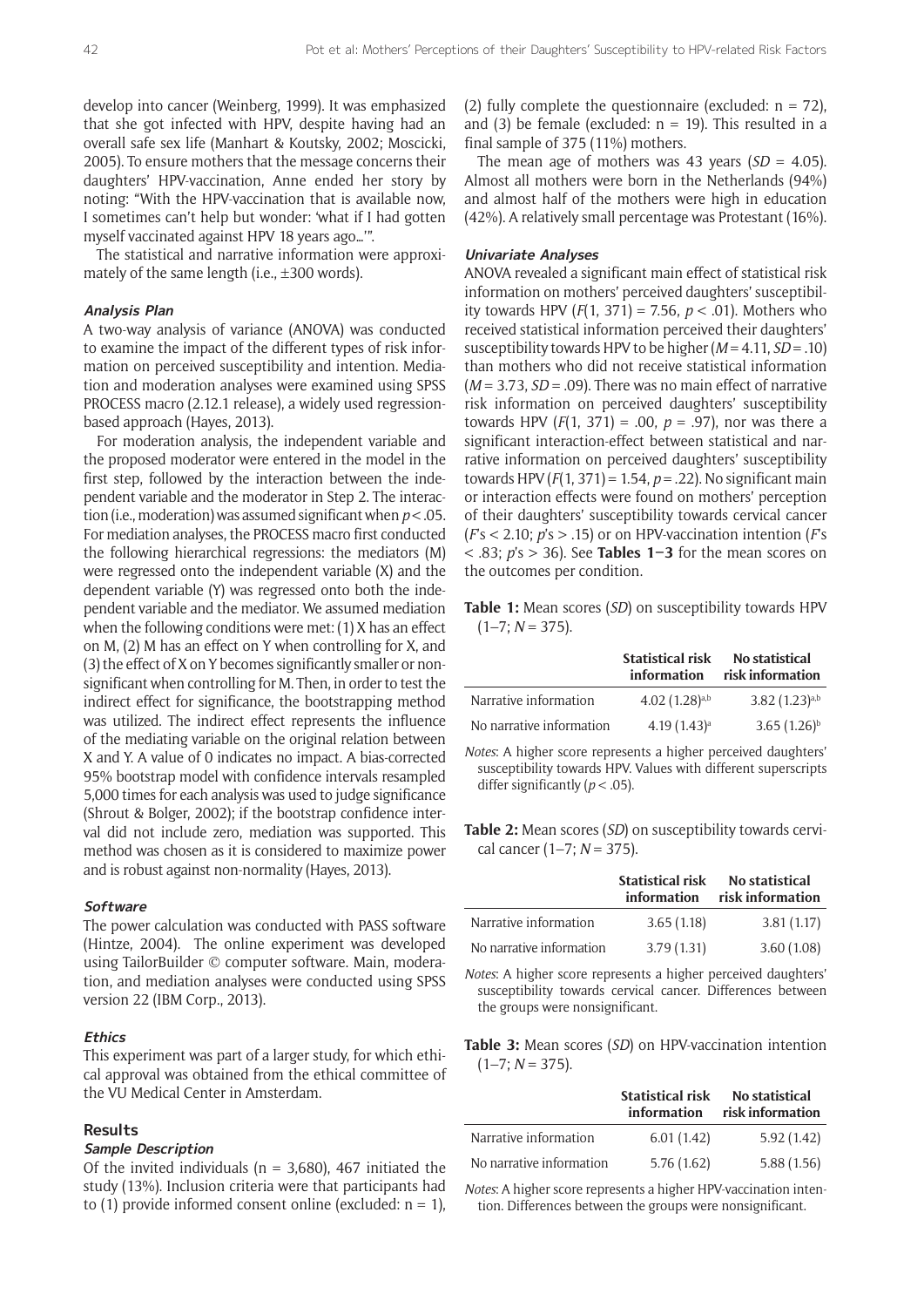#### **Moderation and Mediation Analyses**

Moderation and mediation analyses were performed using statistical risk information (yes versus no) as the independent variable and mothers' perception of their daughters' susceptibility towards HPV as the dependent variable. No significant interaction effect was found with any of the proposed moderators (comprehensibility, credibility and novelty; *p*'s > .05). Also, we didn't find any support for an indirect impact of statistical risk information on mothers' perception of their daughters' susceptibility towards HPV via the proposed mediators (i.e., imaginability, elaboration, perceived personal relevance, defensive avoidance and perceived manipulation). Overall, mean scores on the moderators and mediators were high (except for defensive avoidance and perceived manipulation). Differences between the conditions were small and nonsignificant (See **Table 4**).

# **Discussion**

This study was an experimental pretest of materials targeting mothers of invited girls developed for a webbased, tailored intervention promoting HPV-vaccination acceptability. We tested the effectiveness of statistical versus narrative risk information on affecting how mothers' perceived their daughters' susceptibility towards HPV and cervical cancer. Results showed that statistical information increased mothers' perceptions of their daughters' susceptibility towards HPV. Such a positive

**Table 4:** Mean scores (*SD*) on moderators and mediators of those who did versus those who did not receive statistical risk information (*N* = 375).

|                                              | <b>No Statistical</b><br><b>Risk Information</b><br>$(n = 191)$ | <b>Statistical Risk</b><br><b>Information</b><br>$(n = 184)$ |
|----------------------------------------------|-----------------------------------------------------------------|--------------------------------------------------------------|
| Proposed moderators*                         |                                                                 |                                                              |
| Comprehensibility $(1-7)$                    | 5.83(.91)                                                       | 5.80(.86)                                                    |
| Credibility (1-7)                            | 5.60(1.11)                                                      | 5.58(.99)                                                    |
| Novelty $(1-7)$                              | 4.70 (1.40)                                                     | 4.92(1.20)                                                   |
| Proposed mediators*                          |                                                                 |                                                              |
| Imaginability HPV (1-7)                      | 5.76(.91)                                                       | 5.74(.81)                                                    |
| Imaginability cervical<br>cancer $(1-7)$     | 5.59(1.04)                                                      | 5.63(.90)                                                    |
| Elaboration $(1-7)$                          | 5.93(.97)                                                       | 5.86(.84)                                                    |
| Perceived personal<br>relevance $(1-7)$      | 5.24(1.10)                                                      | 5.42(1.04)                                                   |
| Defensive avoidance<br>$HPV(1-7)$            | 3.65(2.02)                                                      | 3.42(2.00)                                                   |
| Defensive avoidance<br>cervical cancer (1-7) | 3.68(2.06)                                                      | 3.64(2.10)                                                   |
| Perceived manipulation<br>$(1-7)$            | 3.70(1.64)                                                      | 4.09(1.50)                                                   |

*Notes*: \*A higher score represents a higher score on the moderator/mediator. Differences between the groups were nonsignificant.

effect was also found by Mevissen and colleagues (2009), within the context of Chlamydia: participants felt more susceptible to a Chlamydia infection after they read statistical risk information compared to those exposed to narrative or no risk information. These results made us decide to include statistical information as the mode of communication about HPV-related risks in the webbased intervention.

We did not find statistical risk information to affect mothers' perceptions of their daughters' susceptibility towards getting cervical cancer. This might be related to the actual difference in the likelihood of contracting HPV (high probability), relative to contracting cervical cancer (low probability). In the present study, we found that mothers who received no risk information highly overestimated the probability of their daughter contracting cervical cancer when looking at the actual incidence in the Netherlands (Integraal Kankercentrum Nederland, 2013). It seems unlikely that exposure to statistical information – presenting the actual low probability rate– would increase mothers' perceptions of the daughters' susceptibility for contracting cervical cancer.

Mothers who received no risk information perceived the chance of their daughter contracting HPV or cervical cancer to be almost similar, while in fact, the chance of contracting HPV is much higher (Integraal Kankercentrum Nederland, 2013). It seemed that mothers *underestimated* the risk for HPV, and *overestimated* the risk for cervical cancer. The tendency to overestimate small frequencies and underestimate larger ones is well known (Fischhoff, Bostrom & Quadrell, 1993; Lichtenstein et al., 1978). Correcting mothers' misperceptions about the risks of their daughter contracting HPV and cervical cancer, would provide a more realistic and bases for initiating processes of informed decision-making.

In this study, narrative risk information had no effect on how mothers perceived their daughters' susceptibility towards HPV or cervical cancer. We hypothesized narratives to have an effect by increasing the ease of imagination (Kahnemann & Tyversky, 1982). However, secondary analysis indicated that mothers could imagine their daughter contracting both HPV and cervical cancer *less* easily after reading the narrative compared to the statistics. The absence of an effect of narrative information may also have been associated with difficulty for mothers to identify their adolescent daughter with the 30-year-old woman getting cervical cancer. For narrative risk information to be effective, it is important that one can identify him- or herself with the narrative (Cohen, 2001; de Graaf et al., 2012). Difficulties with mothers' identification of their daughter may also have been associated with the relatively young age at which the character had sex for the first time (i.e., 16 years old). In 2017, 28% of Dutch girls aged 15–17 has had sex for the first time, compared to 67% of girls aged 18–20 (De Graaf et al., 2017). Finally, mothers may not have been 'transported' into the narrative enough. Transportation into narrative worlds, or immersion into a story, is a primary mechanism of narrative persuasion (Green & Brock, 2000). Unfortunately, we did not assess the degree of mothers' identification of the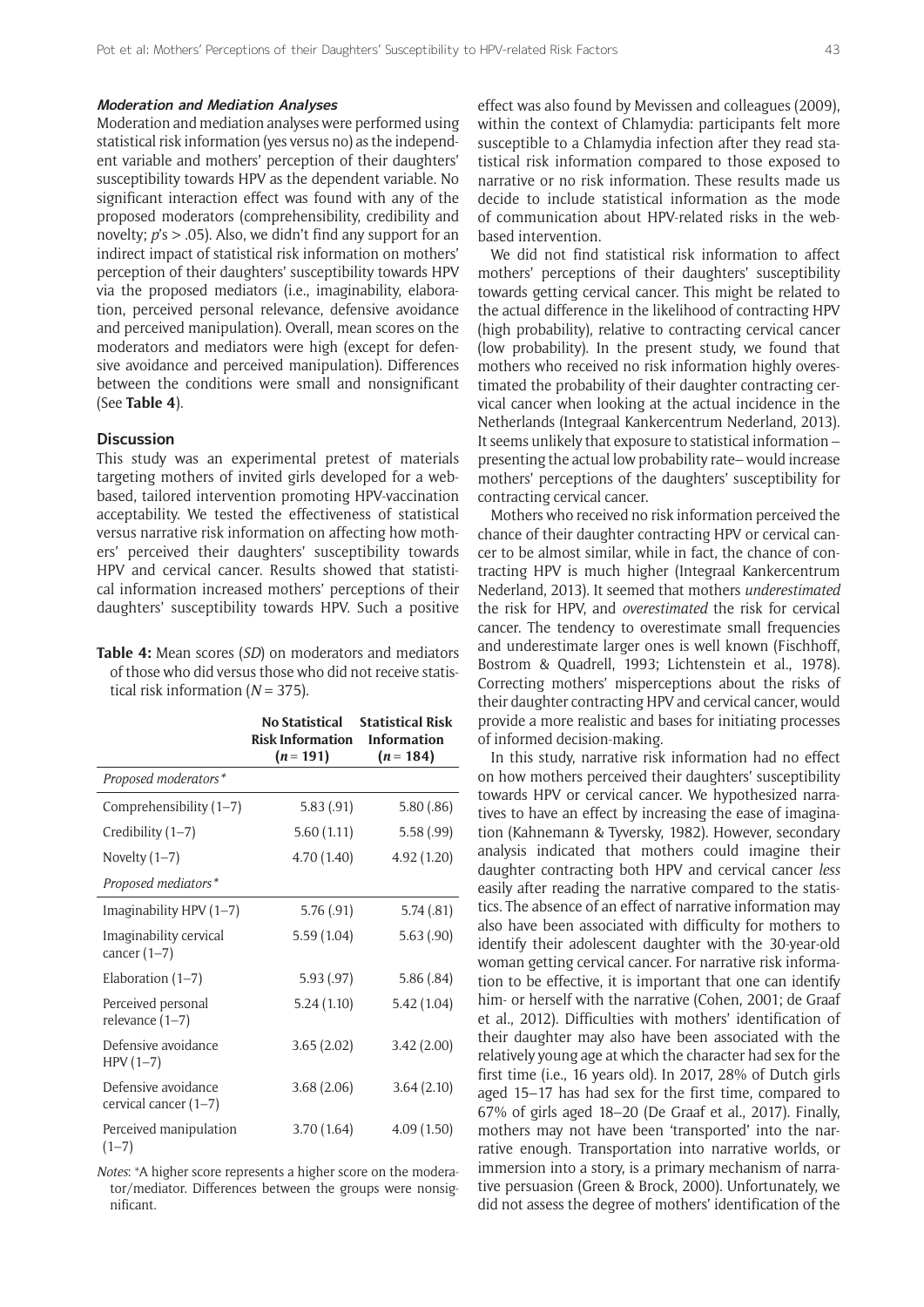daughter with the story's character nor did we measure the extent of transportation into the narrative.

Although mothers who received statistical information felt their daughters were more susceptible towards HPV, this did not result in a higher HPV-vaccination intention. An explanation comes from social cognitive models of health behavior (e.g., the Health Belief Model and the Health Action Process Approach; Schwarzer, 2001, 2008) and earlier research (Pot et al., 2017; Van Keulen et al. 2013), which indicate that perceived daughters' susceptibility is not the sole determinant of mothers' intention to have their daughter vaccinated against HPV. Thus, to influence intention, communication should as well target other relevant determinants of HPV-vaccination uptake (e.g., attitudinal beliefs) (Pot et al., 2017; Van Keulen et al., 2013). In the web-based intervention, other relevant determinants of HPV-vaccination uptake were also targeted.

The effect of statistical risk information on mothers' perceptions of their daughters' susceptibility towards HPV was not moderated by message characteristics (i.e., comprehensibility, credibility and novelty), nor was it mediated by factors constituting information processing (i.e., imaginability, elaboration, perceived personal relevance, and defensive reactions). This indicates that, in this study, statistical risk information increased mothers' perceptions of their daughters' susceptibility towards HPV irrespective of the information being believed as more or less comprehensible, credible or novel. Moreover, the increase in mothers' perceptions of their daughters' susceptibility towards HPV could not be explained by how mothers processed the statistical information (e.g., by being perceived as more imaginable). This absence of effects may be related to the fact that we were forced to compute a mean for moderating and mediating factors when mothers received more than one type of information. Thus, for the combination condition, the evaluations of three pieces of risk information (i.e., the general, statistical *and* narrative information) were averaged. Moderation and mediation was tested between the subgroups 'statistical risk information' (i.e., statistical and combination condition) and 'no statistical risk information' (i.e., no risk information and narrative risk information condition). It could well be that actual differences between the statistical versus narrative information were diluted because of this averaging over the separate pieces of risk information. An indication for this comes from secondary analyses, in which we only compared the statistical ( $n = 102$ ) and narrative condition ( $n = 89$ ) (i.e., the general and combination condition were excluded) on the moderator and mediator evaluations of the experimental information only (i.e., the evaluations of the general information was excluded). This way, the scores for moderating and mediating factors did not have to be averaged. Mean scores on moderating and mediating factors differed significantly between the two conditions for the moderator comprehensibility (i.e., mothers understood the narrative better) and for the mediators imaginability (i.e., mothers could imagine their daughter contracting both HPV and cervical cancer better after reading statistics) and personal relevance (i.e., mothers judged the statistics as more relevant). In addition, we found personal relevance to mediate the effect of statistical information on mothers' perceived daughters' susceptibility towards HPV: statistical information was judged more personal relevant, which increased mothers' perceptions of their daughters' susceptibility towards HPV. This is in line with the Elaboration Likelihood Model (Petty & Cacioppo, 1986), which suggests that message relevance increases active processing of messages, which in turn enhances message effectiveness if persuasive arguments are perceived as strong. Moreover, this implicates that statistical risk information may be particularly effective for persons who perceive the information as being personally relevant. Hence, statistical messages should be designed in a way that is personally relevant to the message recipient. This can be done, for instance, by tailoring the message to the recipient, as tailored messages have shown to improve personal relevance (Kreuter & Wray, 2003). Finally, this raises the question whether the effects of statistical information would be even stronger in influencing one's own perceived susceptibility instead of someone else's susceptibility. Future studies could include dyads (mother/father-daughter) to examine this.

#### **Limitations**

This study had several limitations worth mentioning. First, we did not include identification nor transportation as mediators, which could have helped in disentangling why the narrative used in this study, was not effective since these factors have been shown to be important effect conditions for narratives (Cohen et al., 2001; de Graaf et al., 2017). Second, we cannot exclude that the general information affected mothers' perceived daughters' susceptibility. However, general information is an essential element in communication about the HPV-vaccination, as sufficient knowledge is a prerequisite for an informed decision (Marteau, Dormandy & Michie 2001). Third, the use of single-item measures represents a limitation. These are suggested to be less stable, reliable, and precise compared to multi-item measures (Bowling, 2005). The questionnaire used for this experiment included additional questions about design features of the developed intervention. In order to reduce the time burden for participants, single-items were used. Finally, response rate was low (11%). Although it was higher than found in a previous study which recruited mothers through Praeventis (Van Keulen et al., 2013), the low response rate could be explained by the use of a written invitation letter. Research has shown written invitations to result in lower response rates compared to e-mail invitations in studies using online questionnaires (Manfreda et al., 2008). Due to the low response rate, caution is needed in generalizing the study results.

# **Recommendations for Future Research**

We recommend future research to investigate how to best present statistical risk information to maximize its effectiveness. For instance, Cox and colleagues (2010) found that parents who viewed a graphic presentation of statistical information had a higher HPV-vaccination intention compared to parents who viewed a nongraphic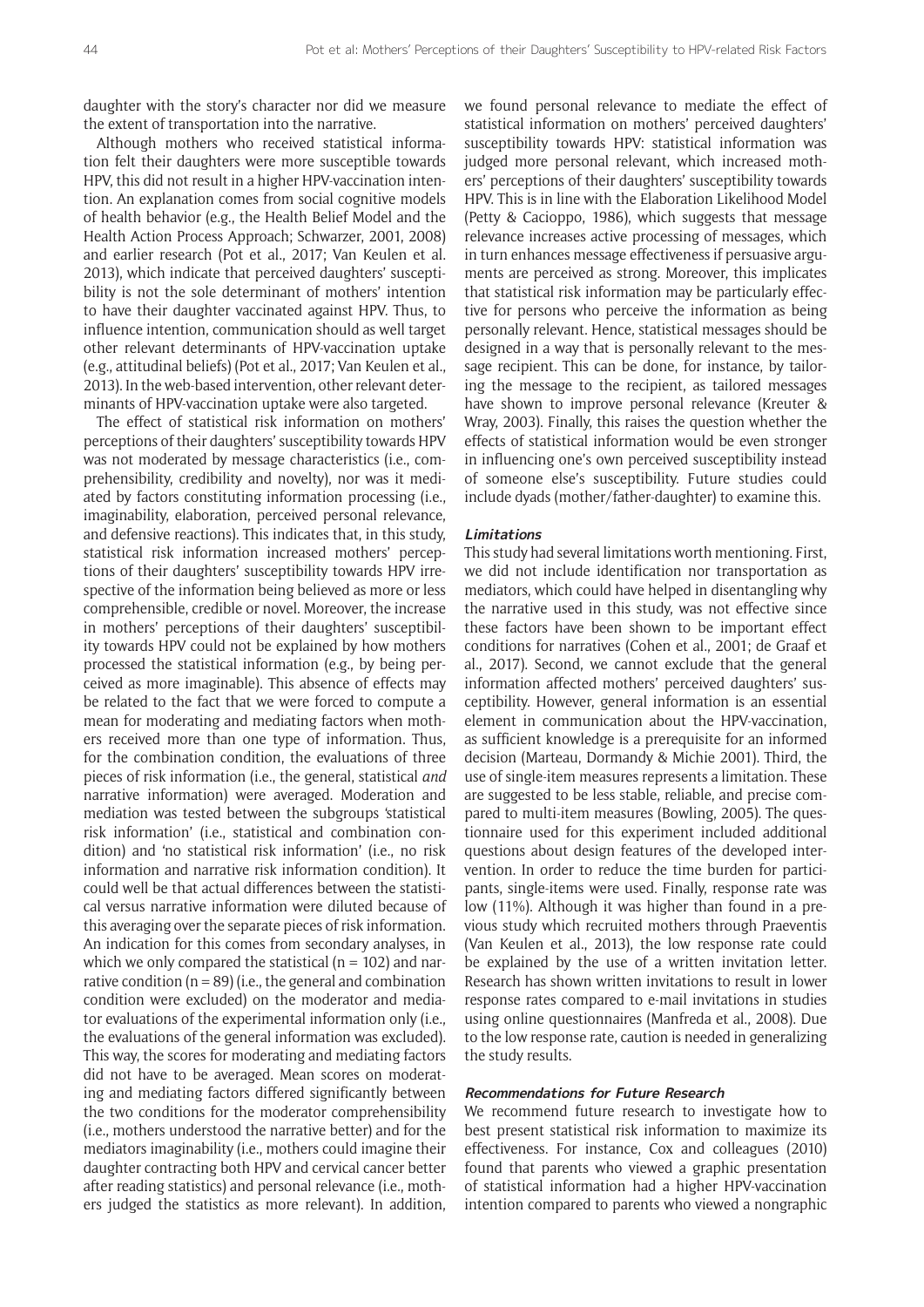presentation. Furthermore, we recommend future research to investigate how to make narratives about HPVrelated risks more effective, as we still believe narratives to be a promising method in communicating about HPVrelated risks (e.g., De Wit et al., 2008; Janssen et al., 2013; Mevissen et al., 2012). To improve effectiveness, future research could use strategies such as multiple narrative messages (Mevissen et al., 2010), self-construed narratives (Mevissen et al., 2012), and tailoring the narrative to the recipients characteristics (Kreuter et al., 2007).

# **Take Home Messages**

Statistical risk information was most effective in increasing mothers' perceived daughters' susceptibility towards HPV and was therefore implemented in the web-based, tailored intervention promoting HPV-vaccination acceptability. Future research is needed on (a) how to best present statistical risk information and (b) how to make narratives about HPV-related risks more effective.

#### **Additional Files**

The additional files for this article can be found as follows:

- • **Appendix A.** General information. DOI: [https://doi.](https://doi.org/10.5334/hpb.7.s1) [org/10.5334/hpb.7.s1](https://doi.org/10.5334/hpb.7.s1)
- • **Appendix B.** Statistical risk information. DOI: <https://doi.org/10.5334/hpb.7.s1>
- • **Appendix C.** Narrative risk information. DOI: <https://doi.org/10.5334/hpb.7.s1>

## **Acknowledgements**

We would like to thank Petra Oomen (RIVM) for her help with data collection.

# **Competing Interests**

The authors have no competing interests to declare.

# **References**

- **Alberts, C., Schim van der Loeff, M. F., Hazeveld, Y., de Melker, H. E., van der Wal, M. F., Nielen, A., El Fakiri, F., Prins, M.,** & **Paulussen, T. H. G. W. M.** (2017). A longitudinal study on determinants of HPV vaccination uptake in parents/guardians from different ethnic backgrounds in Amsterdam, the Netherlands. *BMC Public Health, 17*, 220. DOI: <https://doi.org/10.1186/s12889-017-4091-4>
- **Block, L. G.,** & **Williams, P.** (2002). Undoing the effects of seizing and freezing: decreasing defensive processing of personally relevant messages. *Journal of Applied Social Psychology, 32*(4), 803–833. DOI: [https://doi.org/10.1111/j.1559-1816.2002.](https://doi.org/10.1111/j.1559-1816.2002.tb00243.x) [tb00243.x](https://doi.org/10.1111/j.1559-1816.2002.tb00243.x)
- **Bowling, A.** (2005). Just one question: if one question works, why ask several? *Journal of Epidemiology and Community Health, 59*(5), 342–345. DOI: [https://](https://doi.org/10.1136/jech.2004.021204) [doi.org/10.1136/jech.2004.021204](https://doi.org/10.1136/jech.2004.021204)
- **Breakwell, G. M.** (2000). Risk communication: Factors affecting impact. *British Medical Bulletin, 56*(1), 110–120. DOI: [https://doi.](https://doi.org/10.1258/0007142001902824) [org/10.1258/0007142001902824](https://doi.org/10.1258/0007142001902824)
- **Brewer, N. T., Chapman, G. B., Gibbons, F. X., Gerrard, M.,** & **McCaul, K. D.** (2007). Meta-analysis of the relationship between risk perception and health behavior: The example of vaccination. *Health Psychology, 26*, 136–145. DOI: [https://doi.](https://doi.org/10.1037/0278-6133.26.2.136) [org/10.1037/0278-6133.26.2.136](https://doi.org/10.1037/0278-6133.26.2.136)
- **Brewer, N. T.,** & **Fazekas, K. I.** (2007). Predictors of HPV vaccine acceptability: a theory-informed, systematic review. *Preventive Medicine, 45*(2–3), 107–114. DOI: <https://doi.org/10.1016/j.ypmed.2007.05.013>
- **Broemer, P.** (2004). Ease of imagination moderates reactions to differently framed health messages. *European Journal of Social Psychology, 34*, 103–119. DOI: <https://doi.org/10.1002/ejsp.185>
- **Chaiken, S.** (1980). Heuristic versus systematic information processing and the use of source versus message cues in persuasion. *Journal of Personality and Social Psychology, 39*, 752–766. DOI: [https://doi.](https://doi.org/10.1037/0022-3514.39.5.752) [org/10.1037/0022-3514.39.5.752](https://doi.org/10.1037/0022-3514.39.5.752)
- **Cohen, J.** (1988). *Statistical power analysis for the behavioral sciences* (2nd ed.). Hillsdale, NJ: Lawrence Earlbaum Associates.
- **Cohen, J.** (2001). Defining identification: A theoretical look at the identification of audiences with media characters. *Mass Communication and Society, 4*, 245–264. DOI: [https://doi.org/10.1207/](https://doi.org/10.1207/S15327825MCS0403_01) [S15327825MCS0403\\_01](https://doi.org/10.1207/S15327825MCS0403_01)
- **Cox, D. S., Cox, A. D., Sturm, L.,** & **Zimet, G.** (2010). Behavioral interventions to increase HPV vaccination acceptability among mothers of young girls. *Health Psychology, 29*(1), 29–39. DOI: [https://doi.](https://doi.org/10.1037/a0016942) [org/10.1037/a0016942](https://doi.org/10.1037/a0016942)
- **De Graaf, A., Hoeken, H., Sanders, J.,** & **Beentjes, J. W. J.** (2012). Identification as a mechanism of narrative persuasion. *Communication Research, 39*, 802–823. DOI: <https://doi.org/10.1177/0093650211408594>
- **De Graaf, H., Van der Borne, M., Nikkelen, S., Twisk, D.,** & **Meijer, S.** (2017). Seks onder je 25e. Seksuele gezondheid van jongeren in Nederland anno 2017/Sex under the age of 25. A population study of Dutch adolescent's sexual health. Delft: Eburon.
- **De Wit, J. B. F., Das, E.,** & **Vet, R.** (2008). What works best: Objective statistics or a personal testimonial? An assessment of the persuasive effects of different types of message evidence on risk perception. *Health Psychology, 27*, 110–115. DOI: [https://doi.](https://doi.org/10.1037/0278-6133.27.1.110) [org/10.1037/0278-6133.27.1.110](https://doi.org/10.1037/0278-6133.27.1.110)
- **Eagly, A. H.,** & **Chaiken, S.** (1993). *The psychology of attitudes*. Fort Worth, Texas: Harcourt Brace Jovanovich.
- **Fischhoff, B., Bostrom. A.,** & **Quadrell, M. J.** (1993). Risk perception and communication. *Annual Review of Public Health, 4*, 183–203. DOI: [https://doi.](https://doi.org/10.1146/annurev.pu.14.050193.001151) [org/10.1146/annurev.pu.14.050193.001151](https://doi.org/10.1146/annurev.pu.14.050193.001151)
- **Gezondheidsraad.** (2008). *Vaccinatie tegen baarmoederhalskanker*, 154. Den Haag: Gezondheidsraad.
- **Green, M. C.,** & **Brock, T. C.** (2000). The role of transportation in the persuasiveness of public narratives. *Journal of Personality and Social Psychology, 79*, 701–721. DOI: <https://doi.org/10.1037/0022-3514.79.5.701>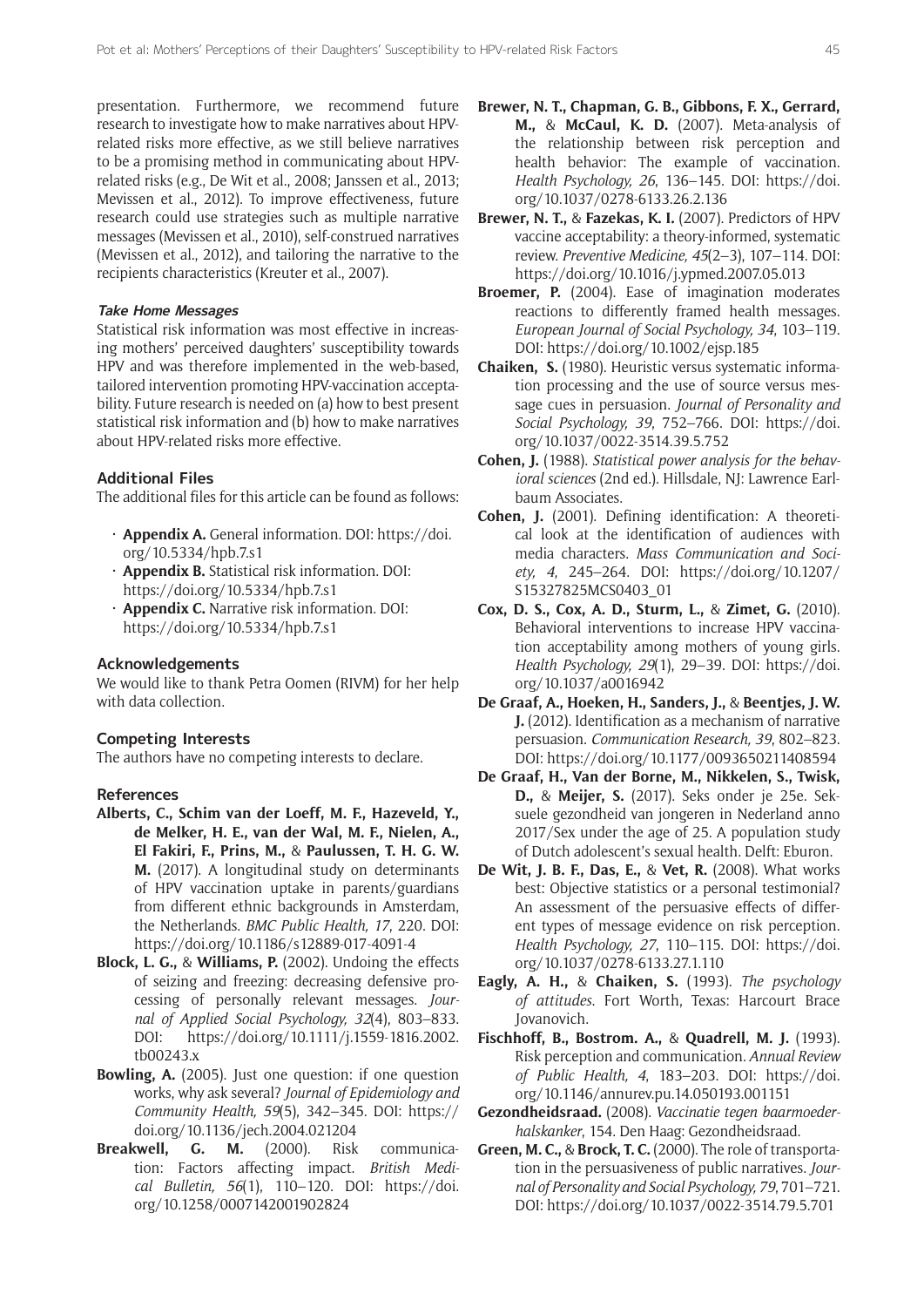- **Gregory, W. L., Cialdini, R. B.,** & **Carpenter, K. M.** (1982). Self-relevant scenarios as mediators of likelihood estimates and compliance: Does imagining make it so? *Journal of Personality and Social Psychology, 43*, 89–99. DOI: [https://doi.](https://doi.org/10.1037/0022-3514.43.1.89) [org/10.1037/0022-3514.43.1.89](https://doi.org/10.1037/0022-3514.43.1.89)
- **Hayes, A.** (2013). *Introduction to mediation, moderation, and conditional process analysis: A regression-based approach*. New York, NY: The Guilford Press.
- **Hintze, J.** 2004. NCSS and PASS. Number cruncher statistical systems. Kaysville, Utah. Available at: [www.](http://www.ncss.com) [ncss.com.](http://www.ncss.com)
- **Hinyard, L.,** & **Kreuter, M. W.** (2007). Using narrative communication as a tool for health behavior change: A conceptual, theoretical, and empirical overview. *Health Education & Behavior, 34*, 777–792. DOI: <https://doi.org/10.1177/1090198106291963>
- **Hofman, R., van Empelen, P., Richardus, J. H., de Kok, I. M. C. M., de Koning, H. J., van Ballegooijen, M.,**  et al. (2014). Predictors of HPV vaccination uptake: a longitudinal study among parents. *Health Education Research, 29*(1), 83–96. DOI: [https://doi.](https://doi.org/10.1093/her/cyt092) [org/10.1093/her/cyt092](https://doi.org/10.1093/her/cyt092)
- **Hopfer, S.** (2012). Effects of a narrative HPV vaccination intervention aimed at reaching college women: A randomized controlled trial. *Prevention Science, 13*, 173–182. DOI: [https://doi.org/10.1007/](https://doi.org/10.1007/s11121-011-0254-1) [s11121-011-0254-1](https://doi.org/10.1007/s11121-011-0254-1)
- **IBM Corp.** Released 2013. IBM SPSS Statistics for Windows, Version 22.0. Armonk, NY: IBM Corp.
- **Integraal Kankercentrum Nederland.** (2013). *Cijfers over kanker*. Retrieved from: [http://www.cijfersover](http://www.cijfersoverkanker.nl/)[kanker.nl/](http://www.cijfersoverkanker.nl/).
- **Janssen, E., van Osch, L., de Vries, H.,** & **Lechner, L.** (2013). The influence of narrative risk communication on feelings of cancer risk. *British Journal of Health Psychology, 18*, 407–419. DOI: [https://doi.](https://doi.org/10.1111/j.2044-8287.2012.02098.x) [org/10.1111/j.2044-8287.2012.02098.x](https://doi.org/10.1111/j.2044-8287.2012.02098.x)
- **Kahnemann, D.,** & **Tversky, A.** (1982). The simulation heuristic. In: Kahnemann, D., Slovic, P., & Tversky, A. (eds.), *Judgment under uncertainty: Heuristics and biases*, 201–208. Cambridge, MA: Cambridge University Press. DOI: [https://doi.org/10.1017/](https://doi.org/10.1017/CBO9780511809477.015) [CBO9780511809477.015](https://doi.org/10.1017/CBO9780511809477.015)
- **Kessels, L. T. E., Harris, P. R., Ruiter, R. A. C.,** & **Klein, W. M. P.** (2016). Attentional effects of self-affirmation in response to graphic antismoking images. *Health Psychology, 35*(8), 891–897. DOI: [https://doi.](https://doi.org/10.1037/hea0000366) [org/10.1037/hea0000366](https://doi.org/10.1037/hea0000366)
- **Kreuter, M. W., Green, M. C., Cappella, J. N., Slater, M. D., Wise, M. E., Storey, D.,** et al. (2007). Narrative communication in cancer prevention and control: a framework to guide research and application. *Annals of Behavioral Medicine, 33*(3), 221–235. DOI: <https://doi.org/10.1007/BF02879904>
- **Kreuter, M. W.,** & **Wray, R. J.** (2003). Tailored and targeted health communication: Strategies for enhancing information relevance. *American Journal of Health Behavior, 27*, S227–S232. DOI: [https://doi.](https://doi.org/10.5993/AJHB.27.1.s3.6) [org/10.5993/AJHB.27.1.s3.6](https://doi.org/10.5993/AJHB.27.1.s3.6)
- **Liberman, A.,** & **Chaiken, S.** (1992). Defensive processing of personally relevant health messages. *Personality and Social Psychology Bulletin, 18*(6), 669–679. DOI: [https://doi.](https://doi.org/10.1177/0146167292186002) [org/10.1177/0146167292186002](https://doi.org/10.1177/0146167292186002)
- **Lichtenstein, S., Slovic, P., Fischhoff, B., Layman, M.,**  & **Combs, B.** (1978). Judged frequency of lethal events. *Journal of Experimental Psychology: Human Learning and Memory, 4*(6), 551–578. DOI: [https://](https://doi.org/10.1037/0278-7393.4.6.551) [doi.org/10.1037/0278-7393.4.6.551](https://doi.org/10.1037/0278-7393.4.6.551)
- **Lier, E. A., Geraedts, J. L. E., Oomen, P. J., Giesbers, H., van Vliet, J. A., Drijfhout, I. H., de Melker, H. E.,** et al. (2018). *Vaccinatiegraad en jaarverslag Rijksvaccinatieprogramma Nederland 2017*. Retrieved from: [https://www.rivm.nl/](https://www.rivm.nl/dsresource?objectid=30c7c6ab-197d-44a0-a901-f9719f916bf9&type=pdf&disposition=inline) [dsresource?objectid=30c7c6ab-197d-44a0-a901-f97](https://www.rivm.nl/dsresource?objectid=30c7c6ab-197d-44a0-a901-f9719f916bf9&type=pdf&disposition=inline) [19f916bf9&type=pdf&disposition=inline.](https://www.rivm.nl/dsresource?objectid=30c7c6ab-197d-44a0-a901-f9719f916bf9&type=pdf&disposition=inline)
- **Manfreda, K. L., Bosnjak, M., Berzelak, J., Haas, I.,** & **Vehovar, V.** (2008). Web surveys versus other survey modes: A meta-analysis comparing response rates. *International Journal of Market Research, 50*(1), 79–104. DOI: [https://doi.](https://doi.org/10.1177/147078530805000107) [org/10.1177/147078530805000107](https://doi.org/10.1177/147078530805000107)
- **Manhart, L. E.,** & **Koutsky, L. A.** (2002). Do condoms prevent genital HPV infection, external genital warts, or cervical neoplasia? A meta-analysis. *Sexually Transmitted Diseases, 29*(11), 725–35. DOI: [https://doi.](https://doi.org/10.1097/00007435-200211000-00018) [org/10.1097/00007435-200211000-00018](https://doi.org/10.1097/00007435-200211000-00018)
- **Marteau, T. M., Dormandy, E.,** & **Michie, S.** (2001). A measure of informed choice. *Health Expectations, 4*, 99–108. DOI: [https://doi.](https://doi.org/10.1046/j.1369-6513.2001.00140.x) [org/10.1046/j.1369-6513.2001.00140.x](https://doi.org/10.1046/j.1369-6513.2001.00140.x)
- **Mevissen, F. E. F., Meertens, R. M.,** & **Ruiter, R. A. C.** (2012). Bedtime stories: The effects of self-constructed risk scenarios on imaginability and perceived susceptibility to sexually transmitted infections. *Psychology & Health, 27*, 1036–1047. DOI: [https://doi.org/10.1](https://doi.org/10.1080/08870446.2011.648935) [080/08870446.2011.648935](https://doi.org/10.1080/08870446.2011.648935)
- **Mevissen, F. E. F., Meertens, R. M., Ruiter, R. A. C., Feenstra, H.,** & **Schaalma, H.** (2009). HIV/STI Risk communication: The effects of scenario-based risk information and frequency-based risk information on perceived susceptibility to Chlamydia and HIV. *Journal of Health Psychology, 14*, 78–87. DOI: <https://doi.org/10.1177/1359105308097948>
- **Mevissen, F. E. F., Ruiter, R. A. C., Meertens, R. M.,**  & **Schaalma, H. P.** (2010). The Effects of Scenario-Based Risk Information on Perceptions of Susceptibility to Chlamydia and HIV. *Psychology & Health, 25*, 1161–1174. DOI: [https://doi.](https://doi.org/10.1080/08870440903055901) [org/10.1080/08870440903055901](https://doi.org/10.1080/08870440903055901)
- **Moscicki, A. B.** (2005). Impact of HPV infection in adolescent populations. *Journal of Adolescent Health, 37*, S3–9. DOI: [https://doi.org/10.1016/j.](https://doi.org/10.1016/j.jadohealth.2005.09.011) [jadohealth.2005.09.011](https://doi.org/10.1016/j.jadohealth.2005.09.011)
- **Nan, X., Dahlstrom, M. F., Richards, A.,** & **Rangarajan, S.** (2015). Influence of evidence type and narrative type on HPV risk perception and intention to obtain the HPV vaccine. *Health Communication, 30*, 301–308. DOI:<https://doi.org/10.1080/10410236.2014.888629>